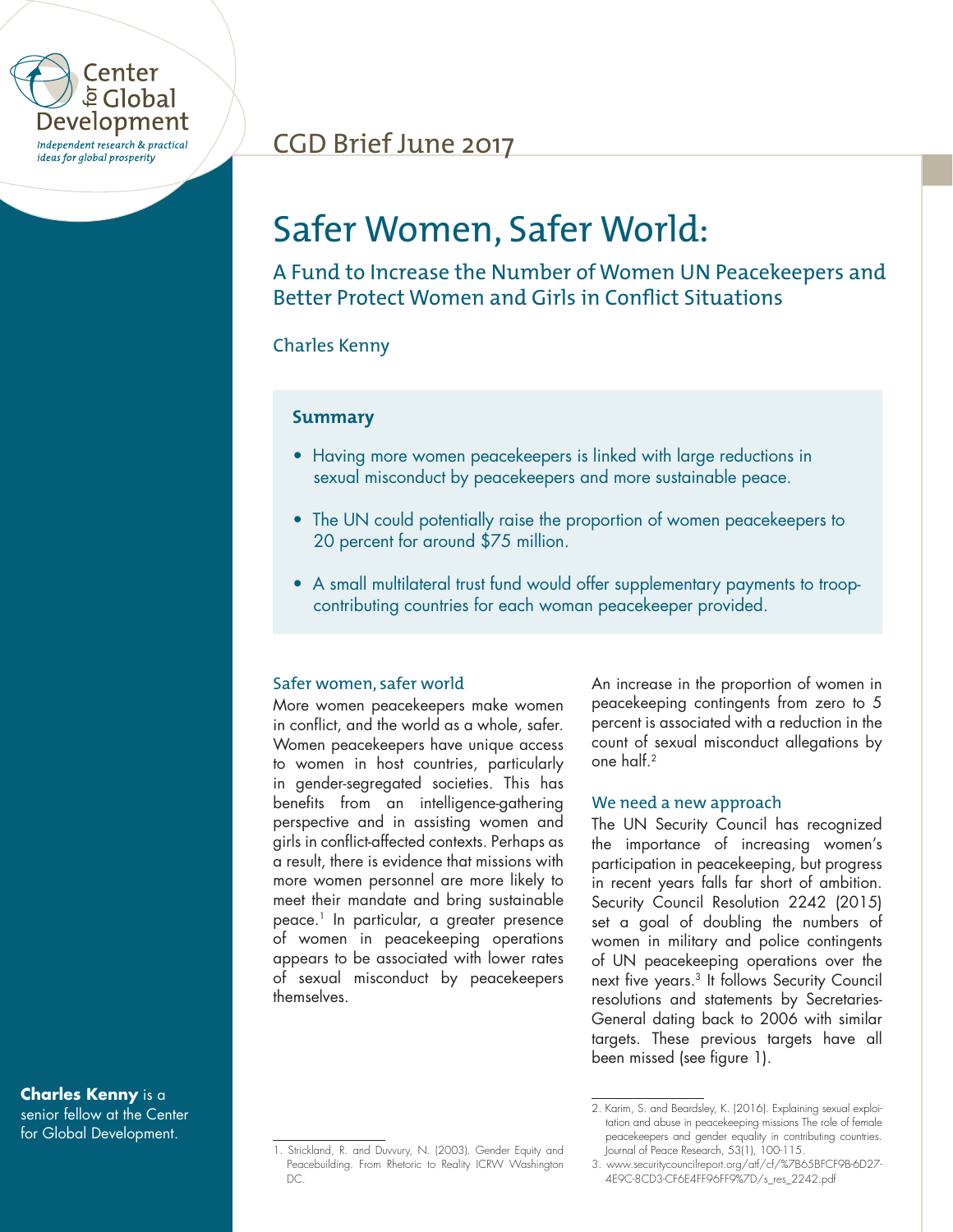

The number of women in peacekeeping missions remains persistently below the UN's target<sup>4</sup>

#### Using Financial Incentives to Speed Progress

The reason for the low share of women in peacekeeping operations is not simply a lack of women to send. Figure 2 compares the proportion of women peacekeepers in 2015 contingents with the estimated percentage of women in all military forces in 21 contributor countries. Several countries have a smaller proportion of women in their peacekeeping contributions than the proportion of women in their military forces.

One factor is political and/or military leadership that is unwilling to put women in harm's way in conflict situations: UN missions in low-income countries that have seen peacekeeper deaths are far less likely to have high female representation in peacekeeping forces.<sup>5</sup> But there is growing evidence that women are effective frontline troops—they should not be excluded for a perceived lack of capacity.<sup>6</sup> The greater success of peacekeeping operations with larger female contingents is further demonstration of that.

Several countries shown in figure 2 could easily send more women peacekeepers. In addition, countries seeking to increase or begin participation in UN peacekeeping operations could send a clear signal about their support for peace and for gender equality by including a higher proportion of women in their troop contributions than in their own military forces.

The evidence of several past missions is that the UN's favored approach of calling for or requiring greater participation in the specific language in a mission's mandate has limited effect in overcoming resistance. Financial payments may be more effective. Troop-providing countries are responding in part to financial incentives when they provide peacekeepers. The UN pays a fixed amount per troop per month—around US\$1400—and for many countries that is more than it costs to train and provide troops. That is one reason developing countries provide far more UN peacekeepers than

<sup>4.</sup> Sources listed here: www.cgdev.org/publication/

using-financial-incentives-increase-number-women-un-peacekeeping 5. Karim, S. and Beardsley, K. (2013). Female peacekeepers and gender balancing: token gestures or informed policymaking?. International Interactions, 39(4), 461-488.

<sup>6.</sup> MacKenzie, M. H. (2012). Let Women Fight: Ending the US Military's Female Combat Ban. Foreign Aff., 91, 32.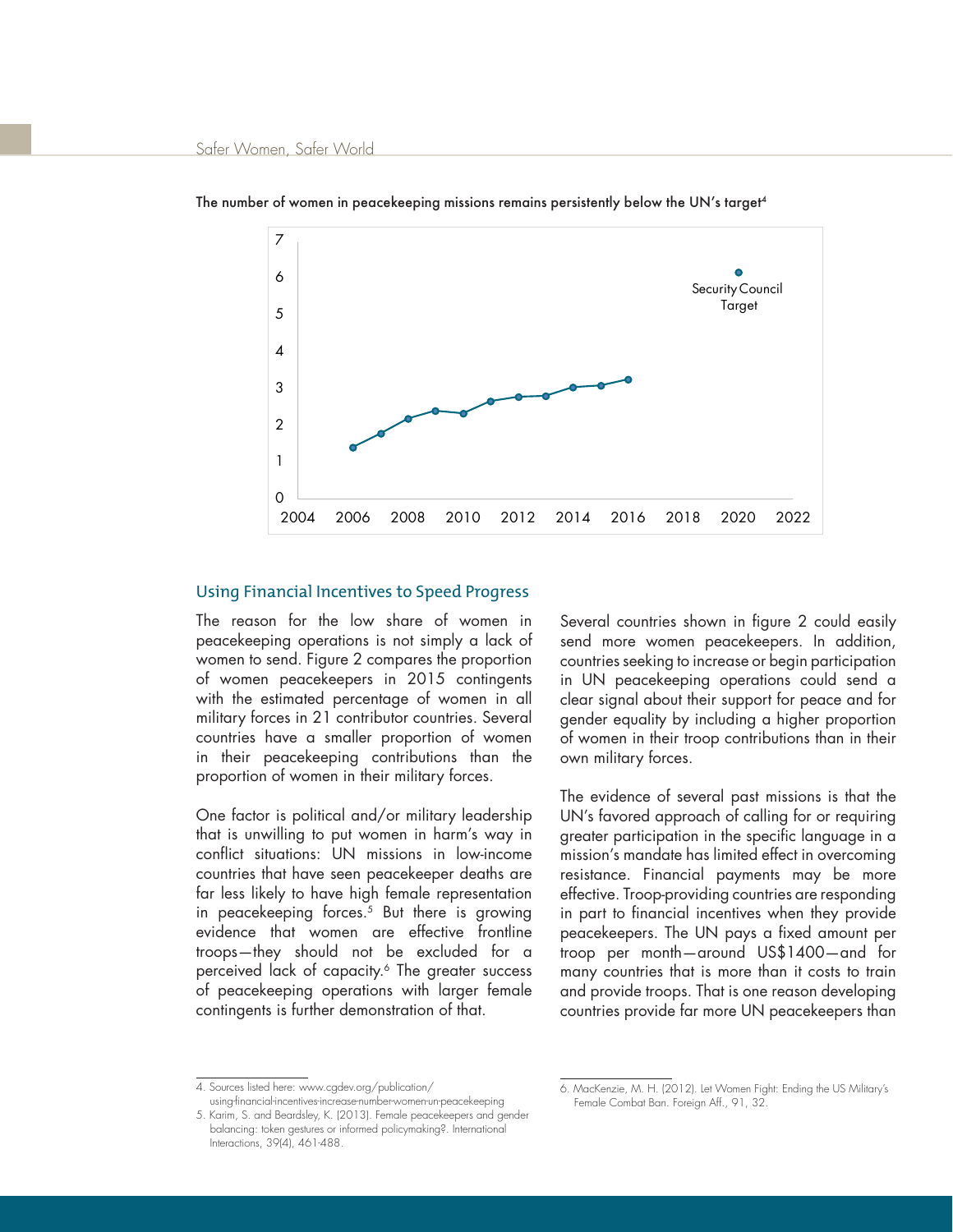

Estimates of Women as a Percentage of Armed Forces 2000-2011 compared to 20157

## Costing the Fund

richer nations. Bangladesh, Ethiopia, Rwanda, Nepal and Senegal between them provide 30 percent of the UN's total peacekeeping force.<sup>8</sup> A supplementary payment for the provision of women troops would act as an incentive to those countries to provide more gender-balanced components. It might be set at US\$303 per troop per month (the same supplement now paid for specialist troops) but the exact size of the payment should be a matter of discussion between funders and troop providers.

Supplemental financing could be targeted at operations with characteristics that suggest that greater participation by women might be particularly valuable—operations in low-income countries or countries with a worse history of sexual violence, for example. Additional financial incentives could be provided to countries which provided women officers as part of contingent forces, potentially on a sliding scale dependent on rank.

One model for financing payments would involve a stand-alone trust fund financed by voluntary contributions from donors. Such a fund financed to support a \$303-per-month payment to women accounting for 20 percent of total peacekeeping operations would need approximately US\$75 million a year. This compares to the \$8 billion total annual cost of peacekeeping operations. The size of military forces of contributing countries, and the proportion of women in those forces, indicate that sufficient numbers of women troops already exist to easily meet the aim of around 20,000 women UN peacekeepers (approximately 20 percent).

In order to ensure the greatest impact of a larger female peacekeeping contingent in operations and overall operational effectiveness, oversight would be necessary to ensure that women were not placed disproportionately in functions that were confined to base. And increasing women's representation in peacekeeping forces should be one part of a broader response including efforts to ensure greater representation of women in off-base activities and senior leadership of peacekeeping operations as well as greater training and oversight regarding sexual misconduct.

7. Sources listed here: www.cgdev.org/publication/

using-financial-incentives-increase-number-women-un-peacekeeping 8. Bove, V. and Elia, L. (2011). Supplying peace: Participation in and troop contribution to peacekeeping missions. Journal of Peace Research, 48(6), 699-714.